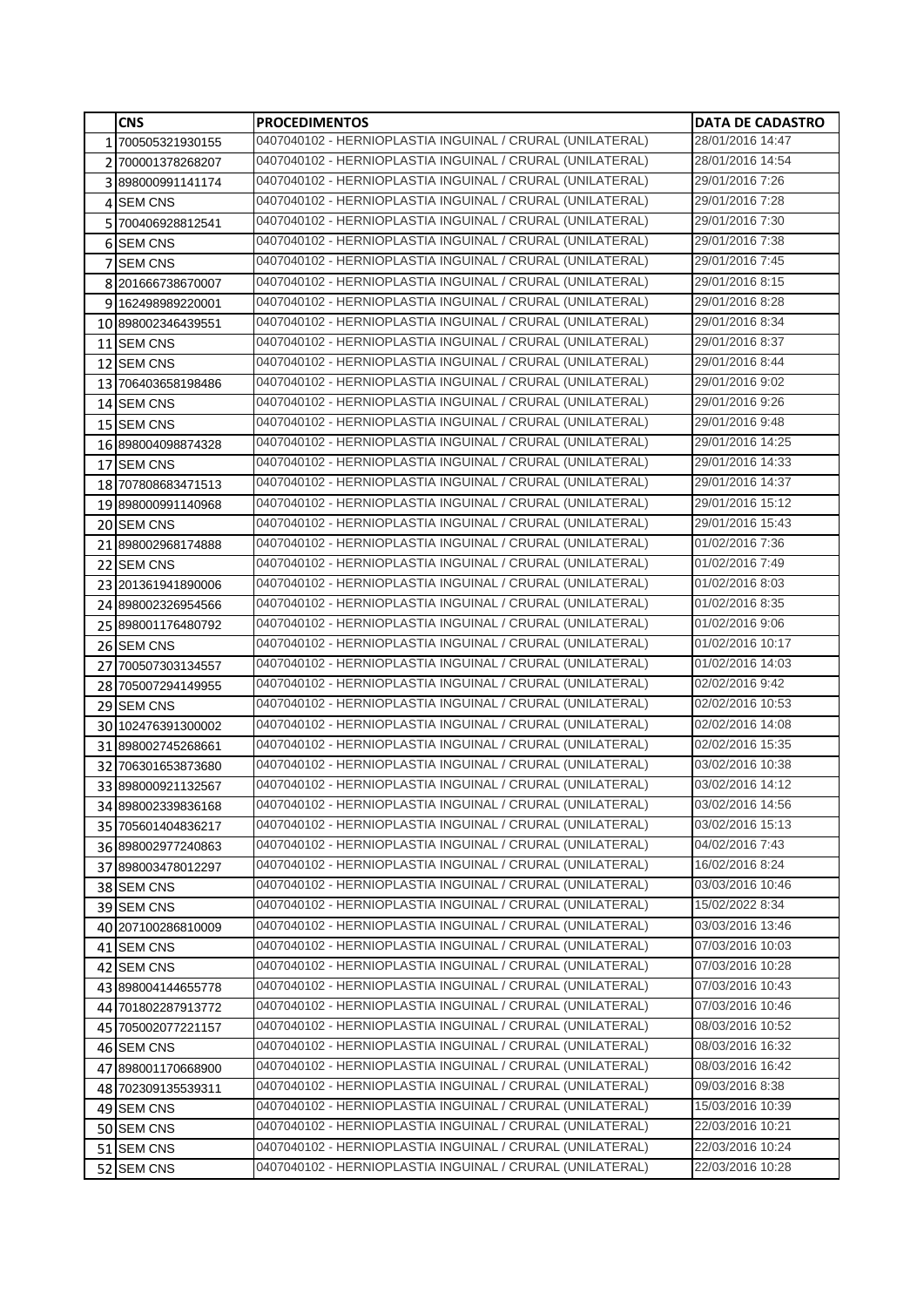| 53 700003337405104  | 0407040102 - HERNIOPLASTIA INGUINAL / CRURAL (UNILATERAL) | 22/03/2016 10:31 |
|---------------------|-----------------------------------------------------------|------------------|
| 54 898001261447532  | 0407040102 - HERNIOPLASTIA INGUINAL / CRURAL (UNILATERAL) | 22/03/2016 10:51 |
| 55 SEM CNS          | 0407040102 - HERNIOPLASTIA INGUINAL / CRURAL (UNILATERAL) | 18/04/2016 13:10 |
| 56 160201045090008  | 0407040102 - HERNIOPLASTIA INGUINAL / CRURAL (UNILATERAL) | 19/04/2016 7:07  |
| 57 2068310791100081 | 0407040102 - HERNIOPLASTIA INGUINAL / CRURAL (UNILATERAL) | 17/05/2016 7:54  |
| 58 SEM CNS          | 0407040102 - HERNIOPLASTIA INGUINAL / CRURAL (UNILATERAL) | 17/05/2016 14:29 |
| 59 704707739470733  | 0407040102 - HERNIOPLASTIA INGUINAL / CRURAL (UNILATERAL) | 17/05/2016 16:40 |
| 60 708503342472877  | 0407040102 - HERNIOPLASTIA INGUINAL / CRURAL (UNILATERAL) | 17/05/2016 16:51 |
| 61 898003905891575  | 0407040102 - HERNIOPLASTIA INGUINAL / CRURAL (UNILATERAL) | 06/02/2017 16:19 |
| 62 701402636701736  | 0407040102 - HERNIOPLASTIA INGUINAL / CRURAL (UNILATERAL) | 06/02/2017 16:23 |
| 63 709607692810578  | 0407040102 - HERNIOPLASTIA INGUINAL / CRURAL (UNILATERAL) | 06/02/2017 16:27 |
| 64 706300177393980  | 0407040102 - HERNIOPLASTIA INGUINAL / CRURAL (UNILATERAL) | 06/02/2017 16:33 |
| 65 700609996811866  | 0407040102 - HERNIOPLASTIA INGUINAL / CRURAL (UNILATERAL) | 08/02/2017 9:27  |
| 66 898001174674905  | 0407040102 - HERNIOPLASTIA INGUINAL / CRURAL (UNILATERAL) | 10/03/2017 9:06  |
| 67 898001261326174  | 0407040102 - HERNIOPLASTIA INGUINAL / CRURAL (UNILATERAL) | 10/03/2017 9:12  |
| 68 706906144319331  | 0407040102 - HERNIOPLASTIA INGUINAL / CRURAL (UNILATERAL) | 10/03/2017 9:15  |
| 69 898050064809554  | 0407040102 - HERNIOPLASTIA INGUINAL / CRURAL (UNILATERAL) | 10/03/2017 10:28 |
| 70 898002760738231  | 0407040102 - HERNIOPLASTIA INGUINAL / CRURAL (UNILATERAL) | 10/03/2017 13:09 |
| 71 207100323440001  | 0407040102 - HERNIOPLASTIA INGUINAL / CRURAL (UNILATERAL) | 31/03/2017 10:27 |
| 72 700302920218435  | 0407040102 - HERNIOPLASTIA INGUINAL / CRURAL (UNILATERAL) | 31/03/2017 13:57 |
| 73 707703633077710  | 0407040102 - HERNIOPLASTIA INGUINAL / CRURAL (UNILATERAL) | 31/03/2017 14:01 |
| 74 708400273512966  | 0407040102 - HERNIOPLASTIA INGUINAL / CRURAL (UNILATERAL) | 08/06/2017 15:30 |
| 75 705005066288851  | 0407040102 - HERNIOPLASTIA INGUINAL / CRURAL (UNILATERAL) | 09/06/2017 10:00 |
| 76 898002373280959  | 0407040102 - HERNIOPLASTIA INGUINAL / CRURAL (UNILATERAL) | 04/01/2018 9:23  |
| 77 898004810289321  | 0407040102 - HERNIOPLASTIA INGUINAL / CRURAL (UNILATERAL) | 04/01/2018 15:05 |
| 78 703402810654900  | 0407040102 - HERNIOPLASTIA INGUINAL / CRURAL (UNILATERAL) | 04/01/2018 15:23 |
| 79 898001170669060  | 0407040102 - HERNIOPLASTIA INGUINAL / CRURAL (UNILATERAL) | 04/01/2018 15:29 |
| 80 898000916130322  | 0407040102 - HERNIOPLASTIA INGUINAL / CRURAL (UNILATERAL) | 04/01/2018 15:45 |
| 81 700603993886363  | 0407040102 - HERNIOPLASTIA INGUINAL / CRURAL (UNILATERAL) | 04/01/2018 15:55 |
| 82 708702136615193  | 0407040102 - HERNIOPLASTIA INGUINAL / CRURAL (UNILATERAL) | 04/01/2018 16:06 |
| 83 708702126291492  | 0407040102 - HERNIOPLASTIA INGUINAL / CRURAL (UNILATERAL) | 13/02/2019 9:55  |
| 84 206831062490007  | 0407040102 - HERNIOPLASTIA INGUINAL / CRURAL (UNILATERAL) | 14/02/2019 10:31 |
| 85 898050068864975  | 0407040102 - HERNIOPLASTIA INGUINAL / CRURAL (UNILATERAL) | 15/02/2019 15:21 |
| 86 706400679731385  | 0407040102 - HERNIOPLASTIA INGUINAL / CRURAL (UNILATERAL) | 15/02/2019 15:38 |
| 87 898000917245433  | 0407040102 - HERNIOPLASTIA INGUINAL / CRURAL (UNILATERAL) | 18/02/2019 9:26  |
| 88 703400224054010  | 0407040102 - HERNIOPLASTIA INGUINAL / CRURAL (UNILATERAL) | 18/02/2019 10:03 |
| 89 700005444304400  | 0407040102 - HERNIOPLASTIA INGUINAL / CRURAL (UNILATERAL) | 18/02/2019 10:13 |
| 90 706001365944747  | 0407040102 - HERNIOPLASTIA INGUINAL / CRURAL (UNILATERAL) | 18/02/2019 14:37 |
| 91 702502334197838  | 0407040102 - HERNIOPLASTIA INGUINAL / CRURAL (UNILATERAL) | 18/02/2019 14:44 |
| 92 700002173598001  | 0407040102 - HERNIOPLASTIA INGUINAL / CRURAL (UNILATERAL) | 19/02/2019 16:08 |
| 93 702609299342240  | 0407040102 - HERNIOPLASTIA INGUINAL / CRURAL (UNILATERAL) | 19/02/2019 16:36 |
| 94 898003984821869  | 0407040102 - HERNIOPLASTIA INGUINAL / CRURAL (UNILATERAL) | 20/02/2019 13:37 |
| 95 898000921163616  | 0407040102 - HERNIOPLASTIA INGUINAL / CRURAL (UNILATERAL) | 20/02/2019 14:25 |
| 96 708405762786567  | 0407040102 - HERNIOPLASTIA INGUINAL / CRURAL (UNILATERAL) | 21/02/2019 14:38 |
| 97 898002918746721  | 0407040102 - HERNIOPLASTIA INGUINAL / CRURAL (UNILATERAL) | 21/02/2019 14:59 |
| 98 704001302156869  | 0407040102 - HERNIOPLASTIA INGUINAL / CRURAL (UNILATERAL) | 21/02/2019 15:02 |
| 99 706401186218282  | 0407040102 - HERNIOPLASTIA INGUINAL / CRURAL (UNILATERAL) | 25/02/2019 16:00 |
| 100 708206647293548 | 0407040102 - HERNIOPLASTIA INGUINAL / CRURAL (UNILATERAL) | 26/02/2019 8:48  |
| 101 705008217358252 | 0407040102 - HERNIOPLASTIA INGUINAL / CRURAL (UNILATERAL) | 26/02/2019 15:01 |
| 102 700600939796170 | 0407040102 - HERNIOPLASTIA INGUINAL / CRURAL (UNILATERAL) | 26/02/2019 15:05 |
| 103 898002980442668 | 0407040102 - HERNIOPLASTIA INGUINAL / CRURAL (UNILATERAL) | 26/02/2019 15:09 |
| 104 898001136297148 | 0407040102 - HERNIOPLASTIA INGUINAL / CRURAL (UNILATERAL) | 26/02/2019 15:12 |
| 105 898003942121273 | 0407040102 - HERNIOPLASTIA INGUINAL / CRURAL (UNILATERAL) | 26/02/2019 15:37 |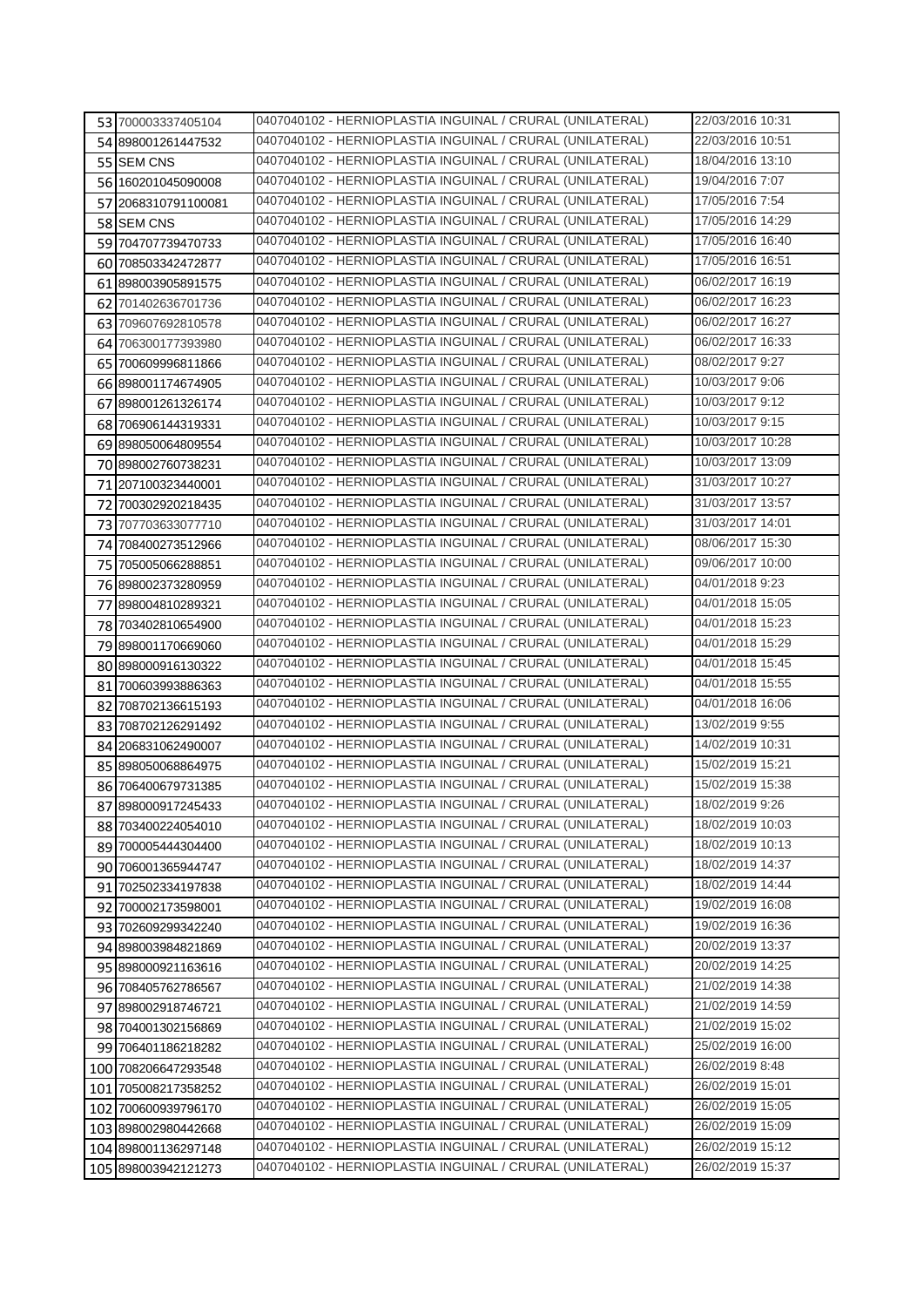| 106 705002401364558 | 0407040102 - HERNIOPLASTIA INGUINAL / CRURAL (UNILATERAL) | 15/04/2019 9:01  |
|---------------------|-----------------------------------------------------------|------------------|
| 107 704506345380418 | 0407040102 - HERNIOPLASTIA INGUINAL / CRURAL (UNILATERAL) | 16/05/2019 13:53 |
| 108 708409704007961 | 0407040102 - HERNIOPLASTIA INGUINAL / CRURAL (UNILATERAL) | 16/05/2019 15:32 |
| 109 705009416757751 | 0407040102 - HERNIOPLASTIA INGUINAL / CRURAL (UNILATERAL) | 17/05/2019 14:06 |
| 110 898004114363426 | 0407040102 - HERNIOPLASTIA INGUINAL / CRURAL (UNILATERAL) | 17/05/2019 14:17 |
| 111 709001809621214 | 0407040102 - HERNIOPLASTIA INGUINAL / CRURAL (UNILATERAL) | 20/05/2019 14:36 |
| 112 700503703312653 | 0407040102 - HERNIOPLASTIA INGUINAL / CRURAL (UNILATERAL) | 21/05/2019 13:53 |
| 113 898003973193691 | 0407040102 - HERNIOPLASTIA INGUINAL / CRURAL (UNILATERAL) | 21/05/2019 14:12 |
| 114 203656573650001 | 0407040102 - HERNIOPLASTIA INGUINAL / CRURAL (UNILATERAL) | 21/05/2019 14:17 |
| 115 120508102120009 | 0407040102 - HERNIOPLASTIA INGUINAL / CRURAL (UNILATERAL) | 10/06/2019 8:55  |
| 116 701407638845934 | 0407040102 - HERNIOPLASTIA INGUINAL / CRURAL (UNILATERAL) | 12/06/2019 13:42 |
| 117 898002314743131 | 0407040102 - HERNIOPLASTIA INGUINAL / CRURAL (UNILATERAL) | 17/06/2019 14:00 |
| 118 898003064609043 | 0407040102 - HERNIOPLASTIA INGUINAL / CRURAL (UNILATERAL) | 01/08/2019 14:00 |
| 119 702409520570125 | 0407040102 - HERNIOPLASTIA INGUINAL / CRURAL (UNILATERAL) | 13/08/2019 10:10 |
| 120 898000917250682 | 0407040102 - HERNIOPLASTIA INGUINAL / CRURAL (UNILATERAL) | 13/08/2019 10:17 |
| 121 898004244125991 | 0407040102 - HERNIOPLASTIA INGUINAL / CRURAL (UNILATERAL) | 20/08/2019 10:32 |
| 122 898002310726739 | 0407040102 - HERNIOPLASTIA INGUINAL / CRURAL (UNILATERAL) | 05/09/2019 7:59  |
| 123 898002979944981 | 0407040102 - HERNIOPLASTIA INGUINAL / CRURAL (UNILATERAL) | 23/09/2019 13:16 |
| 124 708208104812147 | 0407040102 - HERNIOPLASTIA INGUINAL / CRURAL (UNILATERAL) | 23/09/2019 13:57 |
| 125 709205270349937 | 0407040102 - HERNIOPLASTIA INGUINAL / CRURAL (UNILATERAL) | 07/10/2019 13:48 |
| 126 898001261439483 | 0407040102 - HERNIOPLASTIA INGUINAL / CRURAL (UNILATERAL) | 10/10/2019 16:01 |
| 127 700002499526801 | 0407040102 - HERNIOPLASTIA INGUINAL / CRURAL (UNILATERAL) | 12/11/2019 13:47 |
| 128 700907934192297 | 0407040102 - HERNIOPLASTIA INGUINAL / CRURAL (UNILATERAL) | 26/11/2019 13:50 |
| 129 898005178543922 | 0407040102 - HERNIOPLASTIA INGUINAL / CRURAL (UNILATERAL) | 09/12/2019 14:56 |
| 130 708006869072620 | 0407040102 - HERNIOPLASTIA INGUINAL / CRURAL (UNILATERAL) | 09/12/2019 15:02 |
| 131 898003909247867 | 0407040102 - HERNIOPLASTIA INGUINAL / CRURAL (UNILATERAL) | 12/12/2019 14:01 |
| 132 700008513231805 | 0407040102 - HERNIOPLASTIA INGUINAL / CRURAL (UNILATERAL) | 20/01/2020 10:16 |
| 133 702306176575417 | 0407040102 - HERNIOPLASTIA INGUINAL / CRURAL (UNILATERAL) | 11/03/2020 15:19 |
| 134 700107956942113 | 0407040102 - HERNIOPLASTIA INGUINAL / CRURAL (UNILATERAL) | 14/05/2020 13:56 |
| 135 162071437610001 | 0407040102 - HERNIOPLASTIA INGUINAL / CRURAL (UNILATERAL) | 14/09/2020 15:29 |
| 136 204200612520009 | 0407040102 - HERNIOPLASTIA INGUINAL / CRURAL (UNILATERAL) | 12/11/2020 15:33 |
| 137 898050007110865 | 0407040102 - HERNIOPLASTIA INGUINAL / CRURAL (UNILATERAL) | 12/11/2020 15:41 |
| 138 700601968224660 | 0407040102 - HERNIOPLASTIA INGUINAL / CRURAL (UNILATERAL) | 17/11/2020 12:53 |
| 139 707001835814435 | 0407040102 - HERNIOPLASTIA INGUINAL / CRURAL (UNILATERAL) | 17/11/2020 13:46 |
| 140 703400805318300 | 0407040102 - HERNIOPLASTIA INGUINAL / CRURAL (UNILATERAL) | 30/11/2020 12:39 |
| 141 898002966976804 | 0407040102 - HERNIOPLASTIA INGUINAL / CRURAL (UNILATERAL) | 04/01/2021 10:06 |
| 142 702000848919883 | 0407040102 - HERNIOPLASTIA INGUINAL / CRURAL (UNILATERAL) | 05/02/2021 10:05 |
| 143 700005821655204 | 0407040102 - HERNIOPLASTIA INGUINAL / CRURAL (UNILATERAL) | 05/02/2021 10:26 |
| 144 706408629689781 | 0407040102 - HERNIOPLASTIA INGUINAL / CRURAL (UNILATERAL) | 05/02/2021 10:32 |
| 145 701008892837691 | 0407040102 - HERNIOPLASTIA INGUINAL / CRURAL (UNILATERAL) | 23/02/2021 16:31 |
| 146 898002967013457 | 0407040102 - HERNIOPLASTIA INGUINAL / CRURAL (UNILATERAL) | 25/02/2021 15:19 |
| 147 704503333686719 | 0407040102 - HERNIOPLASTIA INGUINAL / CRURAL (UNILATERAL) | 05/03/2021 14:34 |
| 148 702008398750082 | 0407040102 - HERNIOPLASTIA INGUINAL / CRURAL (UNILATERAL) | 05/03/2021 14:45 |
| 149 898003983581384 | 0407040102 - HERNIOPLASTIA INGUINAL / CRURAL (UNILATERAL) | 25/03/2021 16:25 |
| 150 700205457508822 | 0407040102 - HERNIOPLASTIA INGUINAL / CRURAL (UNILATERAL) | 11/05/2021 7:37  |
| 151 898001170975579 | 0407040102 - HERNIOPLASTIA INGUINAL / CRURAL (UNILATERAL) | 20/05/2021 16:24 |
| 152 702805120720661 | 0407040102 - HERNIOPLASTIA INGUINAL / CRURAL (UNILATERAL) | 25/06/2021 7:38  |
| 153 704700720506434 | 0407040102 - HERNIOPLASTIA INGUINAL / CRURAL (UNILATERAL) | 16/08/2021 13:17 |
| 154 700209968955925 | 0407040102 - HERNIOPLASTIA INGUINAL / CRURAL (UNILATERAL) | 26/08/2021 15:58 |
| 155 700406424243543 | 0407040102 - HERNIOPLASTIA INGUINAL / CRURAL (UNILATERAL) | 23/09/2021 10:32 |
| 156 706400622727184 | 0407040102 - HERNIOPLASTIA INGUINAL / CRURAL (UNILATERAL) | 15/02/2022 08:02 |
| 157 898004942753106 | 0407040102 - HERNIOPLASTIA INGUINAL / CRURAL (UNILATERAL) | 15/02/2022 08:03 |
| 158 201670333490008 | 0407040102 - HERNIOPLASTIA INGUINAL / CRURAL (UNILATERAL) | 15/02/2022 08:04 |